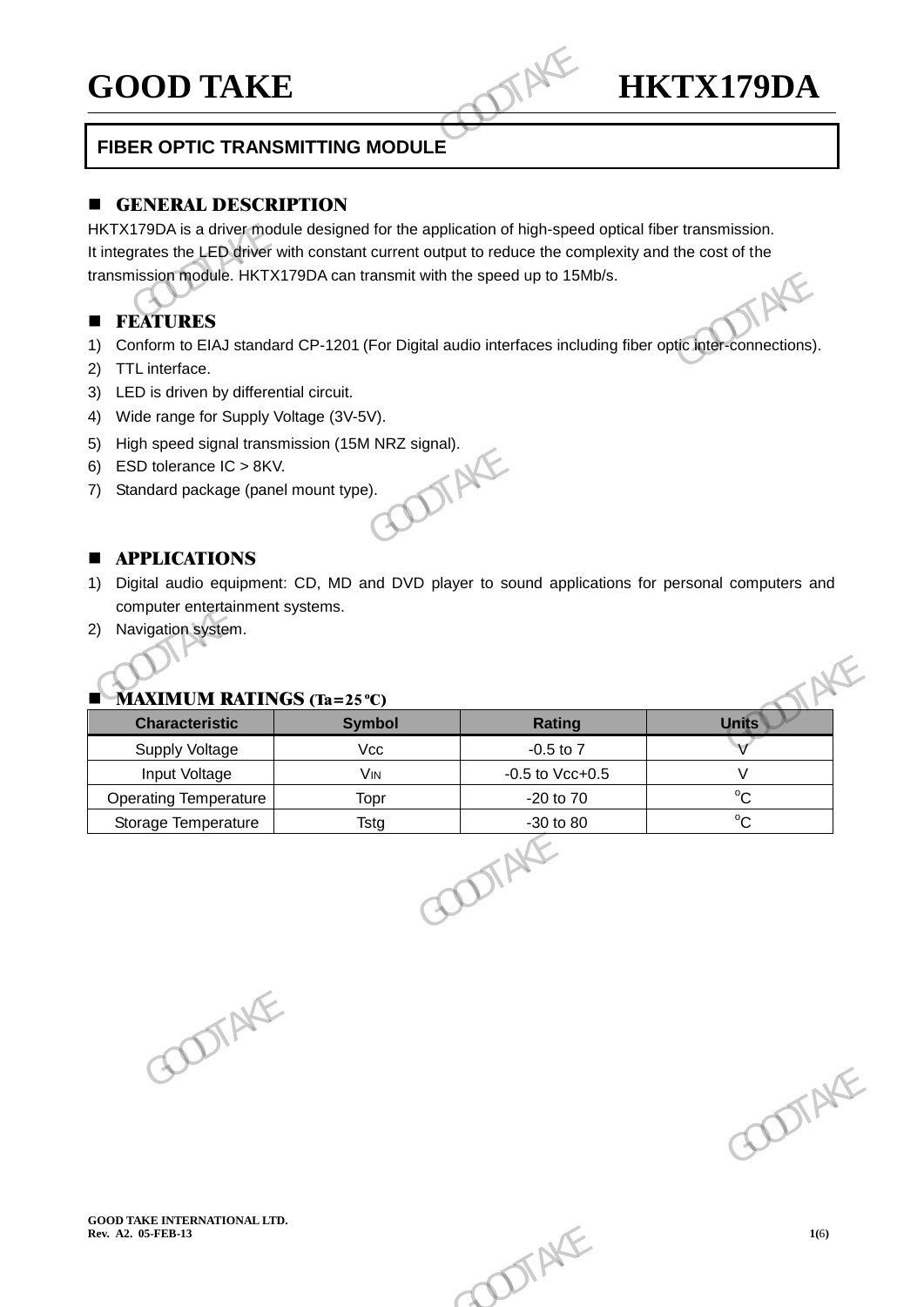# **RECOMMENDED OPERATING CONDITIONS AND ELECTRICAL** CHARACTERISTICS  $(Ta=25°C, Vec=5V)$

| <b>GOOD TAKE</b>                                                                                    |                |                                                                       |                |                | <b>HKTX179DA</b> |              |
|-----------------------------------------------------------------------------------------------------|----------------|-----------------------------------------------------------------------|----------------|----------------|------------------|--------------|
| <b>RECOMMENDED OPERATING CONDITIONS AND ELECTRICAL</b><br><b>CHARACTERISTICS (Ta=25 °C, Vcc=5V)</b> |                |                                                                       |                |                |                  |              |
| <b>Characteristic</b>                                                                               | <b>Symbol</b>  | <b>Condition</b>                                                      | <b>Min</b>     | <b>Typ</b>     | <b>Max</b>       | <b>Units</b> |
| <b>Operating Voltage</b>                                                                            | Vcc            |                                                                       | 2.75           | 3              | 5.25             | V            |
| <b>Operating Current</b>                                                                            | lop            |                                                                       | 4.0            | 5.5            | 8.0              | mA           |
| Transmitter Wavelength                                                                              | $\lambda$ p    |                                                                       | $\overline{a}$ | 650            | $\mathbf{r}$     | $\sqrt{m}$   |
| <b>Transmitter Light Power</b>                                                                      | Pf             | $*1$                                                                  | $-21$          | $\blacksquare$ | $-14$            | dBm          |
| Data Rate                                                                                           | T.             | NRZ Code *2                                                           | <b>DC</b>      | $\blacksquare$ | $\sqrt{2}$       | Mb/s         |
| <b>Pulse Width Distortion</b>                                                                       | $\triangle$ tw | Pulse width 80ns<br>Pulse cycle 160ns,<br>$CL=10pF$<br>Using HKRX179D | $-25$          |                | 25               | ns           |
| <b>Jitter</b>                                                                                       | $\triangle$ tj |                                                                       |                | $\mathbf{1}$   | 25               | ns           |
| Low to High Delay Time                                                                              | tpLH           |                                                                       | $\overline{a}$ |                | 100              | ns           |
| High to Low Delay Time                                                                              | tPHL           |                                                                       |                |                | 100              | ns           |
| High Level Input Voltage                                                                            | VIH            |                                                                       | 2.0            | $\blacksquare$ | $\mathbf{r}$     | V            |
| Low Level Input Voltage                                                                             | VIL            |                                                                       |                |                | 0.8              | $\vee$       |
| <b>High Level Input Current</b>                                                                     | lін            |                                                                       | $\blacksquare$ | $\blacksquare$ | 20               | $\mu A$      |
| Low Level Input Current                                                                             | <b>IIL</b>     |                                                                       |                | $\blacksquare$ | $-0.4$           | mA           |

# MECHANICAL CHARACTERISTICS  $(T_2 - 25^\circ C)$

| <b>Characteristic</b>   | <b>Symbol</b> | <b>Condition</b>                   | <b>Min</b> | <b>Typ</b> | <b>Max</b> | <b>Units</b> |
|-------------------------|---------------|------------------------------------|------------|------------|------------|--------------|
| <b>Insertion Force</b>  |               | $*_{1}$                            | ٠          | ٠          | 40         | N            |
| <b>Withdrawal Force</b> |               | $*1$                               | 6          | ٠          | 40         | N            |
| Torque for Self-Tap     |               | Using self-tapping<br>screw (M3*8) | 60         |            | 100        | N-cm         |
|                         |               |                                    |            |            |            |              |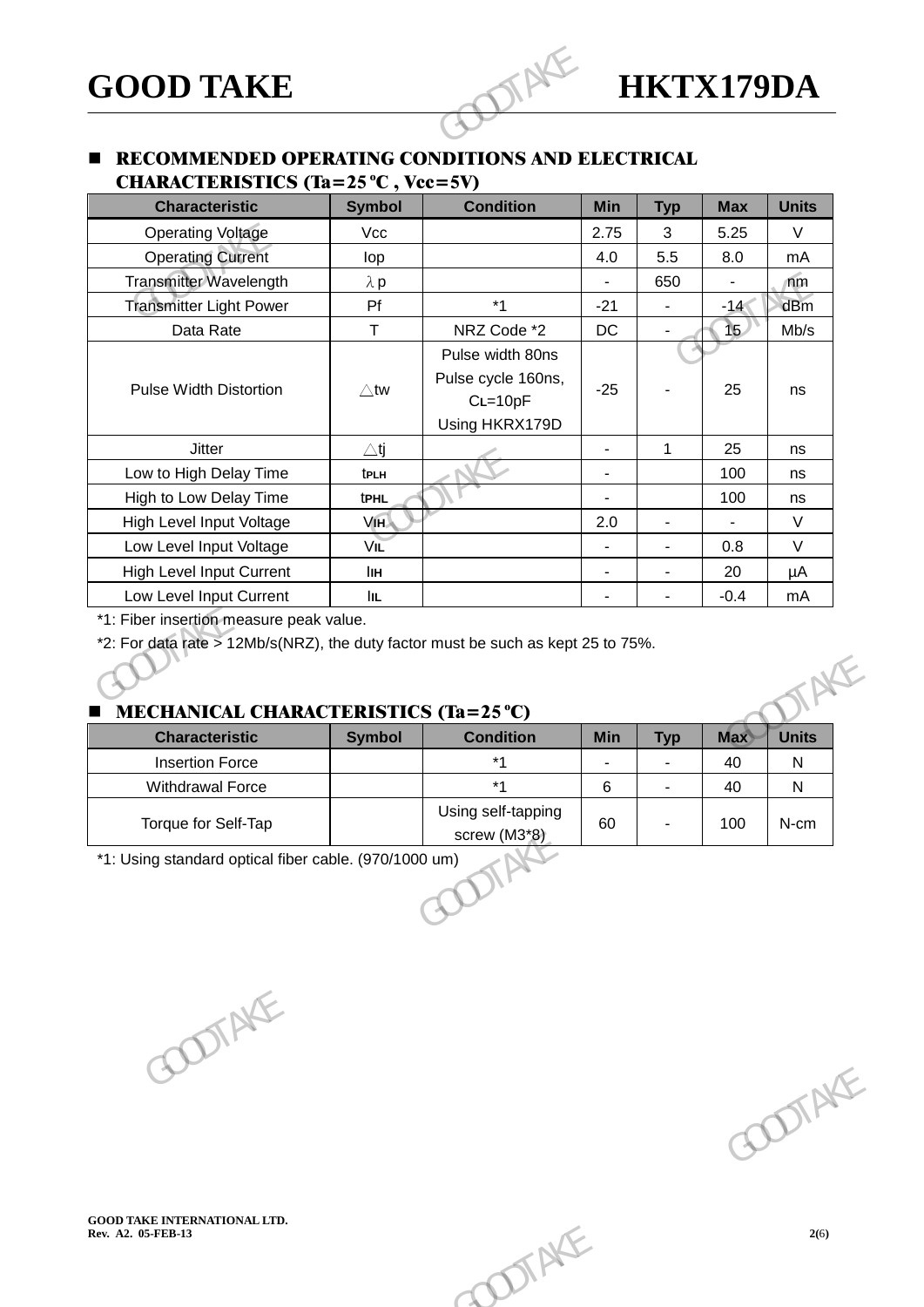

# **TEST CIRCUIT**

-



# **COMMENTS**

| <b>COMMENTS</b><br>No.                                    | <b>Test Item</b>                                                            | <b>Symbol</b>      |        |
|-----------------------------------------------------------|-----------------------------------------------------------------------------|--------------------|--------|
| $\overline{\mathbf{1}}$                                   | Low to High Pulse Delay Time                                                | $t_{\sf PLH}$      |        |
| $\overline{c}$                                            | High to Low Pulse Delay Time                                                | $t_{\mathsf{PHL}}$ |        |
| $\sqrt{3}$                                                | Pulse Width Distortion<br>$\Delta$ tw = t <sub>PHL</sub> - t <sub>PLH</sub> | $\Delta$ tw        |        |
| $\overline{4}$                                            | High Level Output Voltage                                                   | $V_{OH}$           |        |
| $\,$ 5 $\,$<br>TTAKE                                      | Low Level Output Voltage                                                    | $V_{OL}$           |        |
|                                                           |                                                                             |                    | ODTAKE |
| <b>GOOD TAKE INTERNATIONAL LTD.</b><br>Rev. A2. 05-FEB-13 | DIAKE                                                                       |                    | 3(6)   |
|                                                           |                                                                             |                    |        |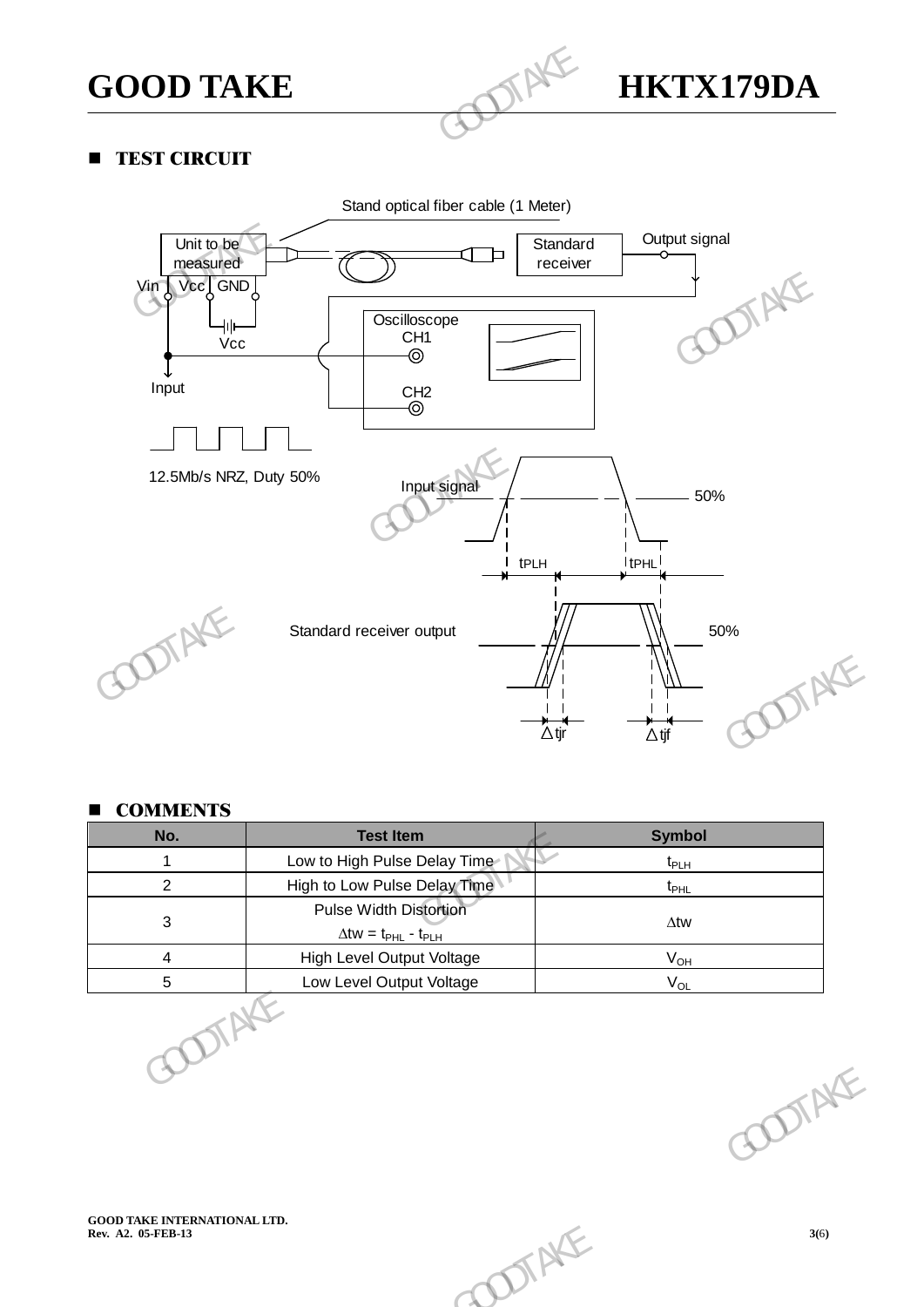

# **HKTX179DA**

-

# OUTLINE DIMENSION Unit: mm



# RECOMMENDED DRILLING AS VIEWED FROM THE SOLDERING FACE







**GOOD TAKE INTERNATIONAL LTD.**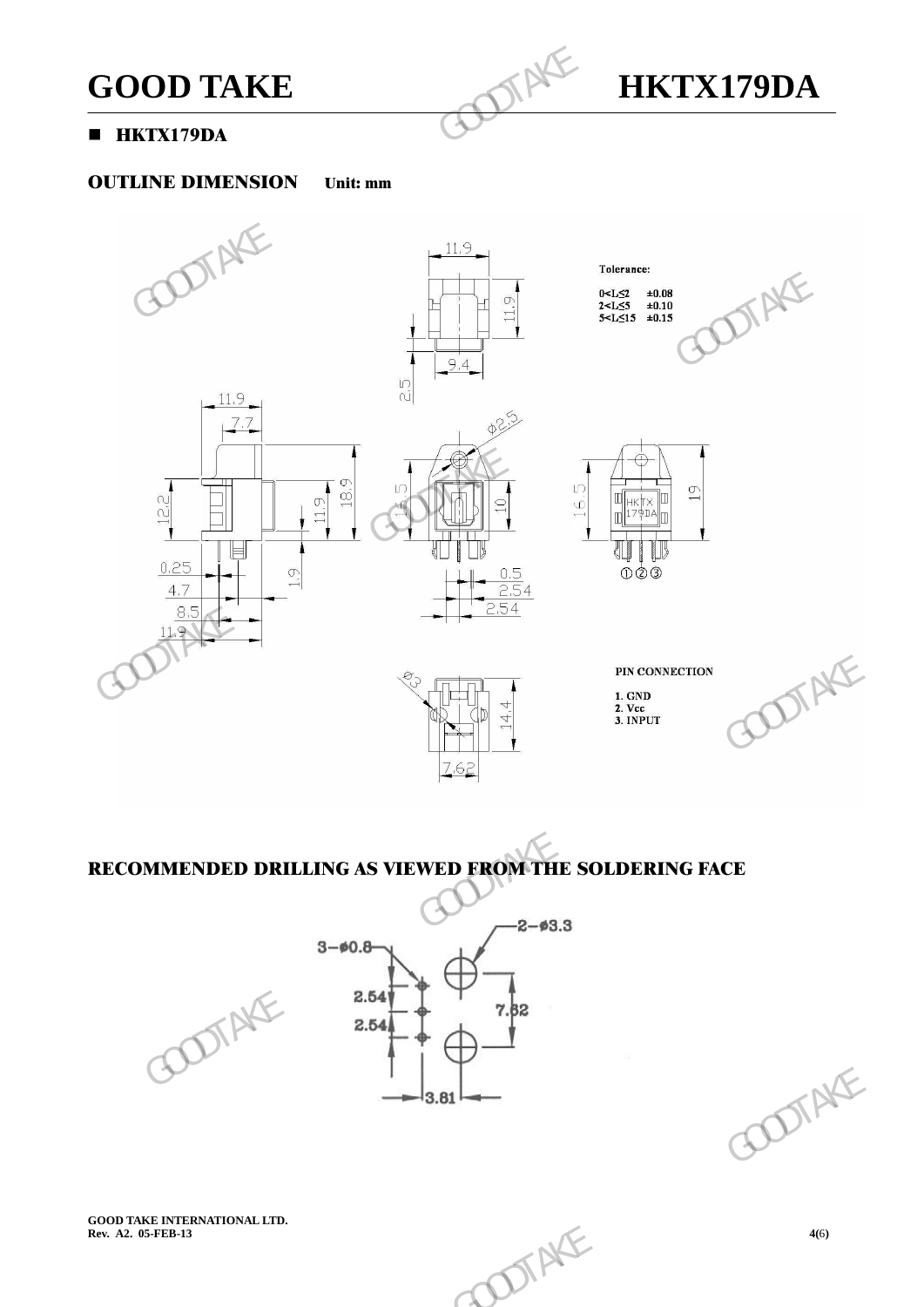

**BLOCK DIAGRAM** 

-



# **PRECAUTIONS DURING USE**

# **1) Maximum rating**

The maximum ratings are the limit values which must not be exceeded when using the device. Any one of the rating must not be exceeded. If the maximum rating is exceeded, the characteristics may not be recovered. In some extreme cases, the device may be permanently damage.

# **2) Life of light emitters**

When the optical module is used for over a long period, degeneration of characteristics is mostly due to lowering of the fiber output power (Pf). This is caused by the degradation of the optical output of the LED's used as the light source. The cause of degradation of the optical output of the LED's may be defects in wafer crystallization or mold resin stress. The detailed caused are, however, not clear.

The life of light emitters is greatly influenced by operating conditions and usage environment as well as the life characteristics unique to the device. Thus, when selecting a light emitter and setting the operating conditions, GOOD TAKE recommends that you check the life characteristics.

Depending on the environment conditions, GOOD TAKE recommends maintenance such as regular checks on the amount of optical output.

# **3) Soldering**

Optical modules use semiconductor devices internally. However, in principle, optical modules are optical components. At soldering, take care that flux dose not contact the emitting surface or detecting surface. Also take care at flux removal after soldering. Some optical modules come with protective cap. The protective cap is used to avoid malfunction when the optical module is not in use. Not that it is not dust or waterproof. As mentioned before, optical modules are optical component. Thus, in principle, soldering where there may be flux residue or flux removal after soldering is not recommended. GOOD TAKE recommends that soldering be performed without the optical module mounted on the board. Then, after the board is cleaned, solder the optical module manually. Do not perform any further cleaning. If the optical module cannot be soldered manually, use non-halogen (chlorine-free) flux and make sure, without cleaning, there is no residue such as chlorine. This is one of the ways to eliminate the effects of flux. In such a case, check the reliability. The mitters<br>of light emitters<br>are optical module is used for over a long period, degeneration of characteristics is mostly due<br>to diventify of the fiber output power (Pf). This is caused by the degradation of the optical o devices internally. However, in principle, optical modules are optical<br>that flux dose not contact the emitting surface or detecting surface. Also<br>ring. Some optical modules come with protective cap. The protective cap<br>ne o